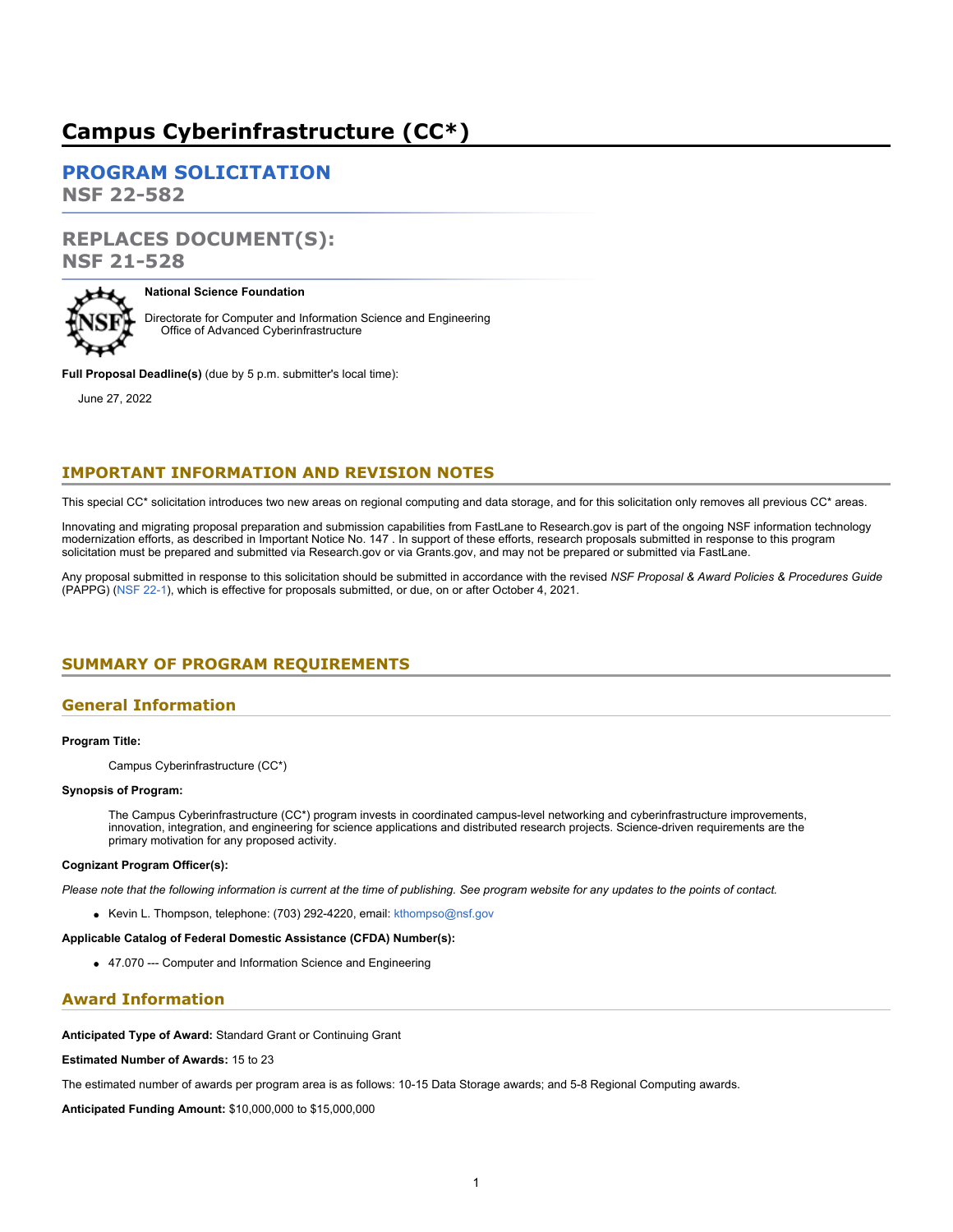pending availability of funds and quality of proposals received.

Each program area will support awards pursuant to the following budget and duration:

- 1. Data Storage awards will be supported at up to \$500,000 total for up to 2 years; and
- 2. Regional Computing awards will be supported at up to \$1,000,000 total for up to 2 years.

### **Eligibility Information**

#### **Who May Submit Proposals:**

Proposals may only be submitted by the following:

- Institutions of Higher Education (IHEs) Two- and four-year IHEs (including community colleges) accredited in, and having a campus located in the US, acting on behalf of their faculty members. Special Instructions for International Branch Campuses of US IHEs: If the proposal includes funding to be provided to an international branch campus of a US institution of higher education (including through use of subawards and consultant arrangements), the proposer must explain the benefit(s) to the project of performance at the international branch campus, and justify why the project activities cannot be performed at the US campus.
- Non-profit, non-academic organizations: Independent museums, observatories, research labs, professional societies and similar organizations in the U.S. associated with educational or research activities.

#### **Who May Serve as PI:**

There are no restrictions or limits.

### **Limit on Number of Proposals per Organization:**

There are no restrictions or limits.

#### **Limit on Number of Proposals per PI or co-PI:**

There are no restrictions or limits.

### **Proposal Preparation and Submission Instructions**

#### **A. Proposal Preparation Instructions**

- **Letters of Intent:** Not required
- **Preliminary Proposal Submission:** Not required
- **Full Proposals:**
	- Full Proposals submitted via Research.gov: *NSF Proposal and Award Policies and Procedures Guide* (PAPPG) guidelines apply. The complete text of the PAPPG is available electronically on the NSF website at: [https://www.nsf.gov/publications/pub\\_summ.jsp?](https://www.nsf.gov/publications/pub_summ.jsp?ods_key=pappg) [ods\\_key=pappg.](https://www.nsf.gov/publications/pub_summ.jsp?ods_key=pappg)
	- Full Proposals submitted via Grants.gov: *NSF Grants.gov Application Guide: A Guide for the Preparation and Submission of NSF Applications via Grants.gov* guidelines apply (Note: The *NSF Grants.gov Application Guide* is available on the Grants.gov website and on the NSF website at: [https://www.nsf.gov/publications/pub\\_summ.jsp?ods\\_key=grantsgovguide](https://www.nsf.gov/publications/pub_summ.jsp?ods_key=grantsgovguide)).

#### **B. Budgetary Information**

**Cost Sharing Requirements:**

Inclusion of voluntary committed cost sharing is prohibited.

**Indirect Cost (F&A) Limitations:**

Not Applicable

**Other Budgetary Limitations:**

Not Applicable

#### **C. Due Dates**

**Full Proposal Deadline(s)** (due by 5 p.m. submitter's local time):

June 27, 2022

### **Proposal Review Information Criteria**

### **Merit Review Criteria:**

National Science Board approved criteria. Additional merit review criteria apply. Please see the full text of this solicitation for further information.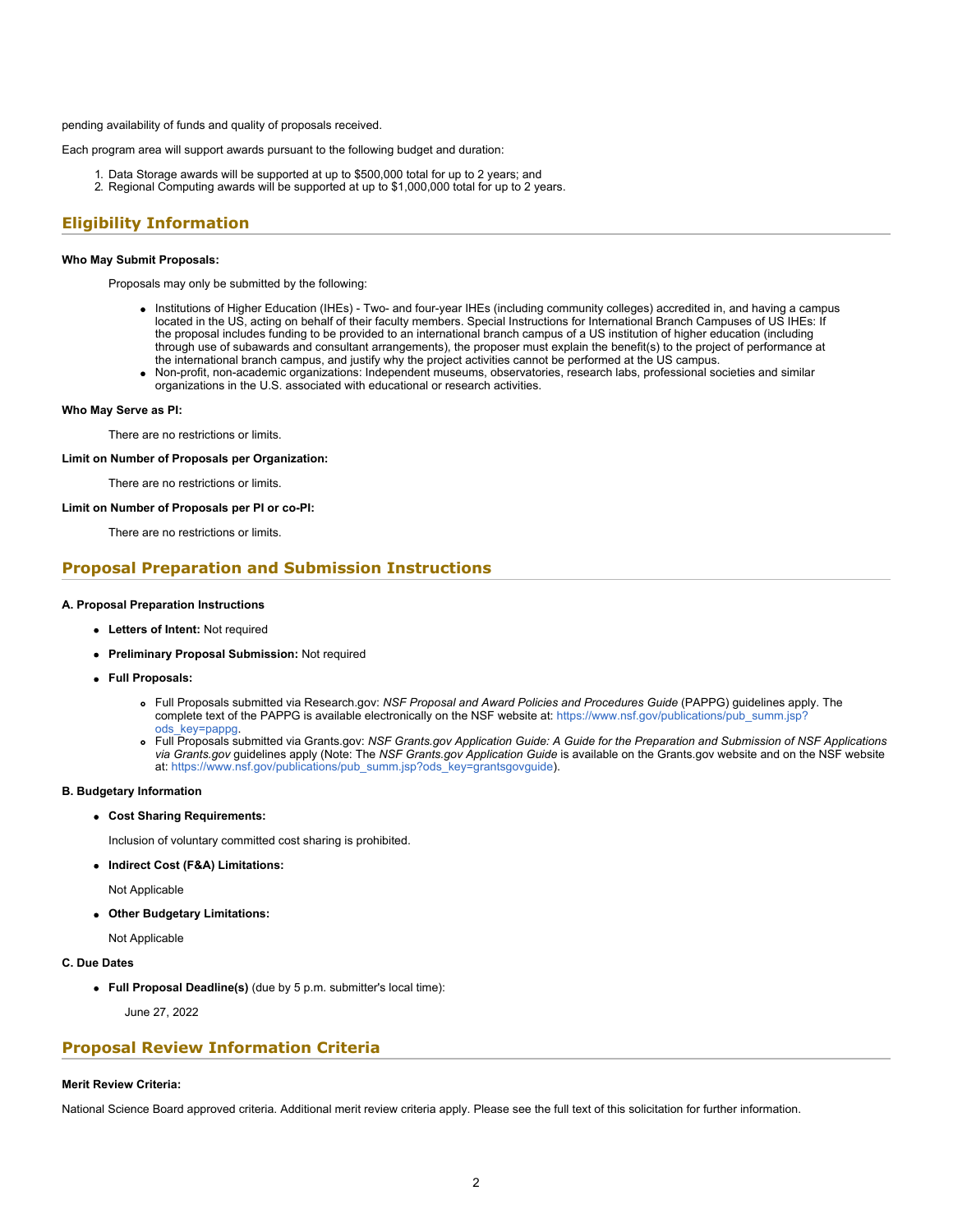### **Award Administration Information**

### **Award Conditions:**

Standard NSF award conditions apply.

### **Reporting Requirements:**

Standard NSF reporting requirements apply.

### <span id="page-2-0"></span>**TABLE OF CONTENTS**

#### **[Summary of Program Requirements](#page-0-0)**

- I. **[Introduction](#page-2-1)**
- II. **[Program Description](#page-3-0)**
- III. **[Award Information](#page-6-0)**
- IV. **[Eligibility Information](#page-6-1)**
- V. **[Proposal Preparation and Submission Instructions](#page-6-2)**
	- A. [Proposal Preparation Instructions](#page-6-2)
	- B. [Budgetary Information](#page-7-0)
	- C. [Due Dates](#page-7-1)
	- D. [Research.gov/Grants.gov Requirements](#page-7-2)
- VI. **[NSF Proposal Processing and Review Procedures](#page-8-0)**
	- A. [Merit Review Principles and Criteria](#page-8-1)
- B. [Review and Selection Process](#page-9-0)
- VII. **[Award Administration Information](#page-9-1)**
	- A. [Notification of the Award](#page-9-2)
	- B. [Award Conditions](#page-10-0)
	- C. [Reporting Requirements](#page-10-1)
- VIII. **[Agency Contacts](#page-10-2)**
- IX. **[Other Information](#page-10-3)**

### <span id="page-2-1"></span>**I. INTRODUCTION**

Campuses today face challenges across multiple levels of cyberinfrastructure (CI), where meeting the needs of scientific research and education goes far beyond the networking layer in capacity and services, and extends to computing, data services, secure and trustworthy systems, and especially human expertise, collaboration and knowledge sharing. Recognition of the "data driven" nature of scientific advancement and discovery has led to an increased focus in addressing the data challenges posed by the NSF research and education community.

In recent years, NSF has addressed the growing requirements of the NSF community, and provided opportunities to innovate, in networking infrastructure through the CC\* program, which invests in innovative, coordinated, and secure campus, multi-campus and multi-institution CI components. The Campus Cyberinfrastructure-Network Infrastructure and Engineering (CC-NIE) program in 2012 and 2013 focused on campus networking upgrades and rearchitecting, and innovative development and integration of new networking capabilities in support of driving scientific application requirements. Subsequent years saw the program expand beyond data networking to address a broader set of CI needs at the campus level, including computing, storage, multi-institution integrated CI, and learning and workforce development.

Subsequent years saw the program expand beyond data networking to address a broader set of CI needs at the campus level, including computing, storage, multi-institution integrated CI, and learning and workforce development.

This CC\* solicitation invests in specific areas that have emerged as challenges and opportunities in coordinated campus and regional CI resources in support of science applications and distributed research projects. Science-driven requirements are the primary motivation for any proposed activity.

CC\* awards made via this solicitation will be supported in two program areas:

- 1. Data Storage awards will be supported at up to \$500,000 total for up to 2 years; and
- 2. Regional Computing awards will be supported at up to \$1,000,000 total for up to 2 years.

In FY 2020, the program was aligned with NSF's vision for a holistic CI ecosystem outlined in "Transforming Science Through Cyberinfrastructure: NSF's Blueprint for a National Cyberinfrastructure Ecosystem for Science and Engineering in the 21st Century" (see [https://www.nsf.gov/cise/oac/vision/blueprint-](https://www.nsf.gov/cise/oac/vision/blueprint-2019/)[2019/\)](https://www.nsf.gov/cise/oac/vision/blueprint-2019/). Key changes focused on the aggregation and integration of CI investments at the campus level, with the goal of helping campuses drive toward a 21stcentury realization of an integrated CI for enabling science. This solicitation has 2 program areas, each of which is a new and different area than seen in previous CC\* solicitations. Program area one addresses science-driven needs in data storage resources intra-campus, and externally. Program area two addresses shared computational CI capacity needs at the regional level, focused on building and applying capacity to those institutions most in need.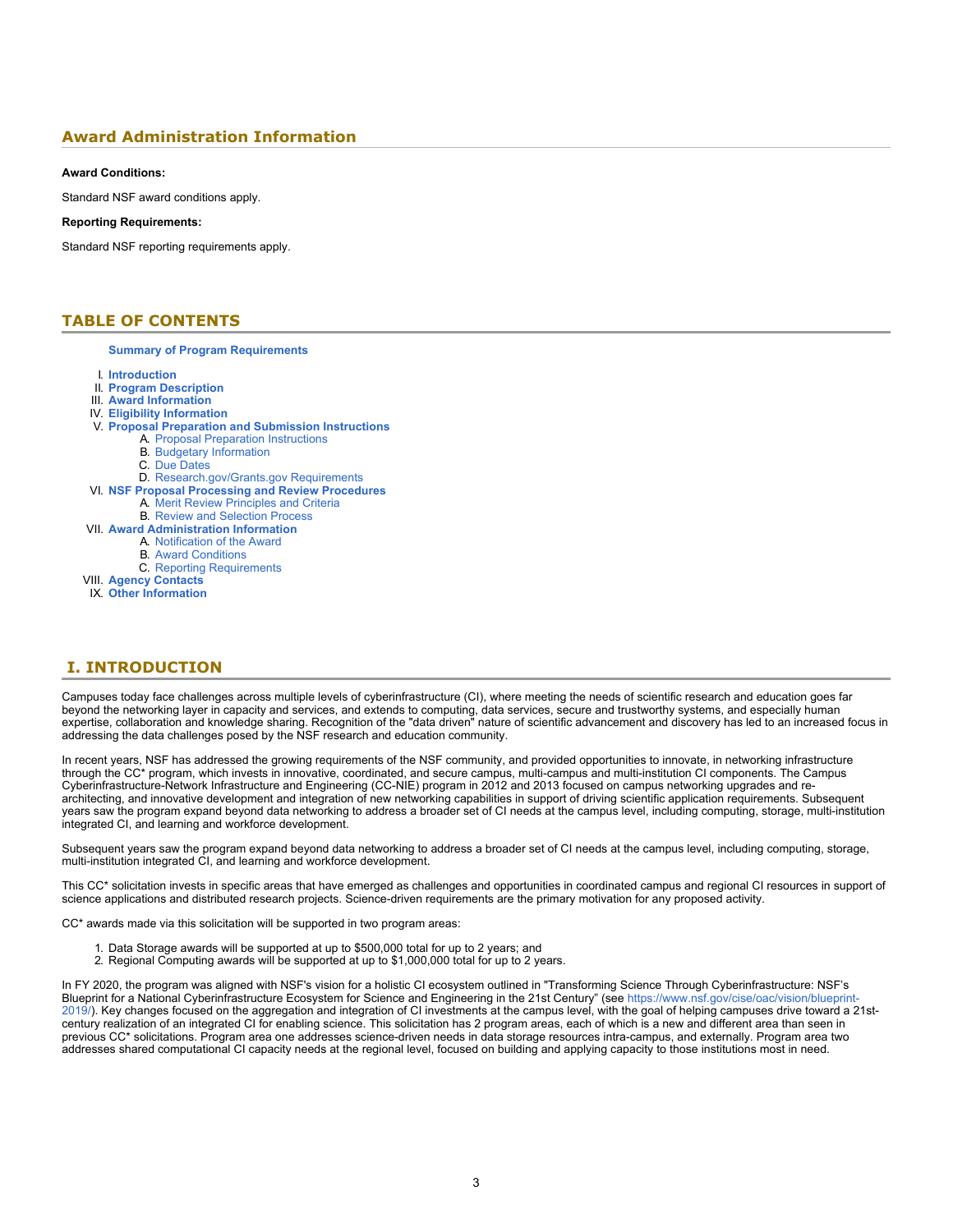### <span id="page-3-0"></span>**II. PROGRAM DESCRIPTION**

### **Program-wide Criteria**

Science-driven requirements are the primary motivation for any proposed activity. Proposals will be evaluated on the strength of the science enabled (including research and education) as drivers for proposed investment and innovation in campus CI.

A common theme across all aspects of the CC\* program is the critical importance of the partnership among campus-level CI experts, including the campus Information Technology (IT)/networking/data organization, contributing domain scientists, research groups, and educators necessary to engage in, and drive, new campus CI capabilities and approaches in support of scientific discovery. Proposals should reflect and demonstrate this partnership on campus. Proposals will be evaluated on the strength of institutional partnerships, as they are expected to play a central role in developing and implementing the eventual campus CI upgrades.

**All proposals submitted to the CC\* program, must include a Campus CI plan within which the proposed CI improvements are conceived, designed, and implemented in the context of a coherent campus-wide strategy and approach to CI that is integrated horizontally intra- campus and vertically with regional and national CI investments and best practices.** This Campus CI plan must be included as a Supplementary Document and is limited to **no more than 5 pages.**

Further, proposals are expected to address within the Campus CI plan the sustainability of the proposed work in terms of ongoing operational and engineering costs. Since security and resilience are fundamental issues in campus CI, the Campus CI plan should address the campus-wide approach to cybersecurity in the scientific research and education infrastructure, including the campus approach to data and privacy.

The website, [http://fasterdata.es.net/campusCIplanning/](https://www.nsf.gov/cgi-bin/goodbye?http://fasterdata.es.net/campusCIplanning/), offers a number of Campus CI plans provided by existing CC\* program awardees as examples. Proposals addressing a multi-institution or regional activity and approach to coordinated and integrated CI may submit a Campus CI plan representing the multi-institution group or region.

All proposals submitted to CC\* are expected to address the relevant cybersecurity issues and challenges related to their proposed activities. Depending on the type of proposal, these issues may include, but are not limited to: data integrity, privacy, network security measures, federated access and identity management, and infrastructure monitoring.

As a campus CI program, funded activities should represent ongoing opportunities for student engagement, education, and training. Proposals that demonstrate opportunities to engage students directly in the design, deployment, operation, and advancement of the funded CI activities, consistent with the required Campus CI plan, are encouraged. Note that NSF encourages Research Experiences for Undergraduates (REU) supplement proposals on active awards as well.

#### **Program Areas**

This solicitation welcomes proposals in two program areas: (1) Data Storage: and (2) Regional Computing. These are described in detail below.

#### **(1) Data Storage**

A significant challenge, if not bottleneck, to CI-enabled research and education is the limited access to data storage and associated services across campuses. While cloud services continue to provide data services for parts of the research community, data restrictions on some data sets combined with expensive egress data movement charges do not allow this to be a universal solution. Meanwhile, the ability of research projects across disciplines to gather ever more data and increased tools to analyze data put increasing pressure on storage and management.

This program area promotes coordinated approaches in scientific storage and data management at the campus level and incentivizes multi-campus and national resource sharing. Awards in this area reflect NSF principles and guidance in the community's stewardship of data from NSF funded research, and particularly aim at supporting the data lifecycle. As described below for the Data Management Plan, proposals are expected to adhere to the FAIR principles and guidance from NSF as described in the Dear Colleague Letter (DCL) on Effective Practices for Data: [https://www.nsf.gov/publications/pub\\_summ.jsp?ods\\_key=nsf19069](https://www.nsf.gov/publications/pub_summ.jsp?ods_key=nsf19069)

This program area supports campus data storage needs for scientific data. Campuses may request up to \$500,000 in data storage and associated hardware.

It is expected that campus-wide storage needs are addressed in the proposal; a proposal focusing on a single science domain or project use will not be considered for funding.

All proposals in this program area must address:

- Scientific and engineering projects and their research and education storage needs, describing project-specific scenarios for scientific data generation, storage, and management;
- Features, capabilities, and software platforms representing the proposed storage resources and services; and
- Plans to manage the resource, data sets, and usage while ensuring adherence to FAIR principles and equitable access.

All proposals should consider expected outcomes and explain the compelling need for proposed storage capacity and capability in light of the current state of available storage resources and the expected enabling benefits of the proposed resources to the identified science drivers and applications.

NSF encourages proposals in this program area from under-resourced institutions and strong preference will be given to proposals demonstrating a compelling need for access to data storage resources, including institutions lacking necessary data storage resources on campus.

The proposal may request funding for the acquisition of a shared, high-performance network-connected data storage resource available to scientific users on campus and outside of campus.

Proposals must include in the Project Description:

- A summary table of the science drivers and their data storage environments these requirements should be specified in clear terms reflecting a specific understanding of the required storage resources and environment, for example, storage type, data movement characteristics and data curation approach as part of a scientific workflow profile;
- The platform architecture and open source software/platform;
- An open source-based approach to storage system monitoring, measurement, management, and instrumentation;
- A sustainability plan addressing the institution's commitment to providing an ongoing level of sustained access to storage resources;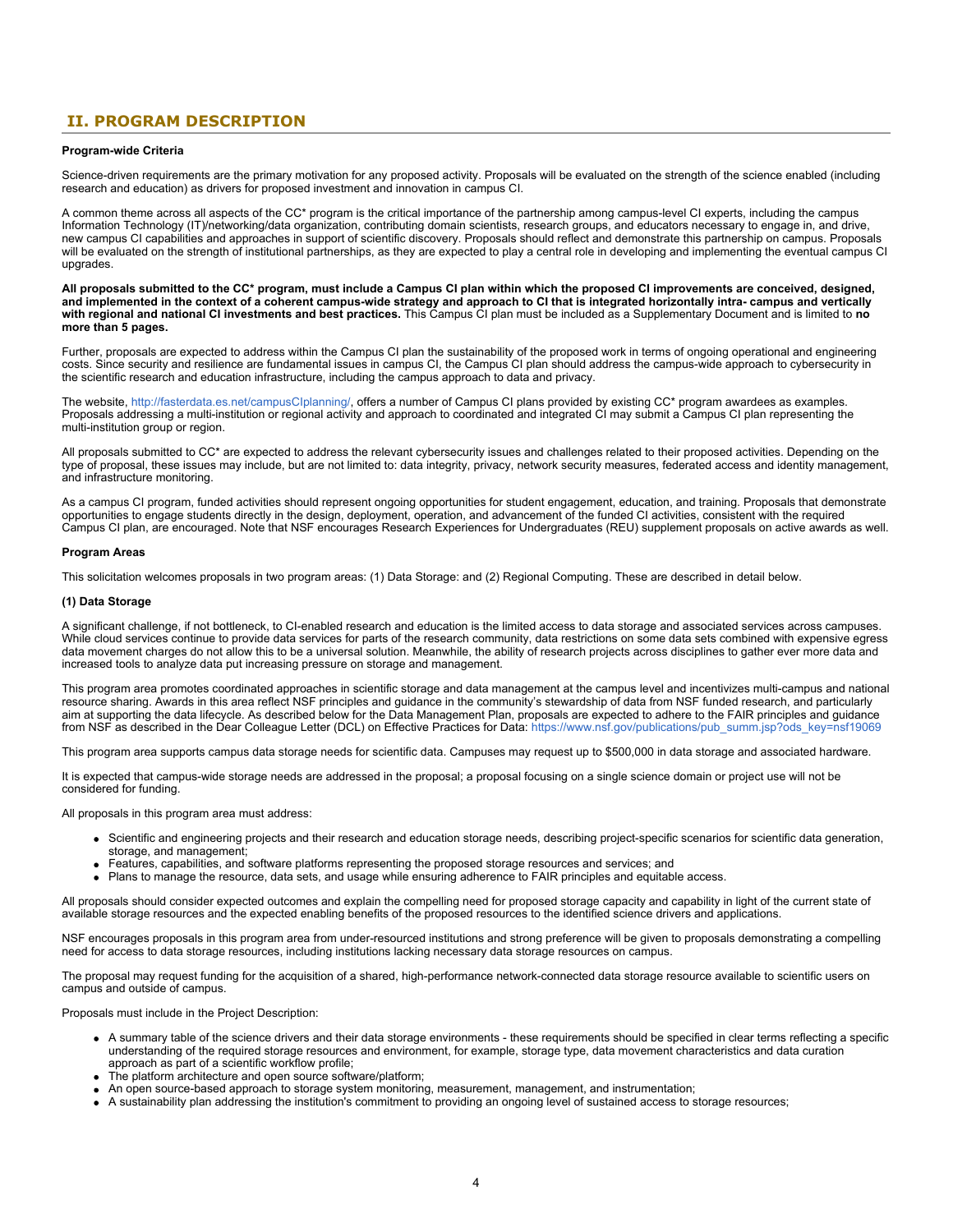High-Performance Network Connectivity and Specification - see below for more details; and

A description of the storage system as a Shared Resource Intra-campus and Inter-campus - see below for more details

Itemized vendor quotes as part of the budget is required for all proposals in this program area.

High-Performance Network Connectivity and Specification: Proposals must describe the network connectivity of the proposed storage resource, both intracampus (for example, the campus network path(s) connecting the resource with the researchers and driving science applications on campus), and inter-campus (for example, showing the network path connecting with the regional exchange point or Internet2). Proposals should include a network diagram showing the connected topology of the proposed cluster resource. Proposals should include in their plans the deployment of a PerfSonar based network performance measurement capability to initially measure achievable end-to-end network performance for scientific data flows between the resource and relevant end points of researchers.

The Storage system as a Shared Resource Intra-campus and Inter-campus: Interoperability is required with a national and federated data sharing fabric such as PATh/OSDF (see: [http://www.opensiencegrid.org/about/osdf](https://www.nsf.gov/cgi-bin/goodbye?http://www.opensiencegrid.org/about/osdf)). At least 20% of the disk/storage space on the proposed storage system must be made available as part of the chosen federated data sharing fabric.

Staffing required to configure, operate, and support data management and access of the storage resource is an acceptable component of the budget at up to 25% of the overall budget request.

Management of the system and planned data sets should be discussed in the proposal and may also be addressed as part of the Data Management Plan (see below).

Tangible metrics addressing measures of success should be included.

Proposals should discuss the storage system in the larger context of campus CI and a vision inclusive of supporting shared resources and computing at the campus level.

Any resources requested must be "on premises" which may include placement at an off-campus data center with a pre-existing role in campus research computing and storage. For data archival, burst, or other purposes, proposals may include a component cost associated with cloud storage and storage services.

A data management approach and plan must be documented and provided as a supplementary document of no more than 3 pages. The data management plan should include the campus approach to data lifecycle management, data sharing, and adherence to the FAIR (findable, accessible, interoperable, and reusable) principles. Proposals are strongly encouraged to reference NSF's DCL on Effective Practices for Data: [https://www.nsf.gov/publications/pub\\_summ.jsp?](https://www.nsf.gov/publications/pub_summ.jsp?ods_key=nsf19069) [ods\\_key=nsf19069](https://www.nsf.gov/publications/pub_summ.jsp?ods_key=nsf19069)

Campuses with a science DMZ are expected to address its use in the proposal. No data transfer or data management software license fees are allowed as part of the request.

Proposals should also address the long-term plan for archival storage and sustainability. Proposals may address these topics in the Project Description, Data Management Plan, or the Campus CI Plan.

#### **Only Institutions of Higher Education are eligible to submit proposals in this program area.**

Proposals in this area are required to have titles that begin with "CC\* Data Storage:" followed by the title of the project.

#### **Summary of Program Area One proposal requirements.**

Proposals are required to:

- address scientific and engineering projects and their research and education storage needs, describing project-specific scenarios for scientific data generation, storage, and management.
- address features, capabilities, and software platforms representing the proposed storage resources and services.
- Proposals are required to address plans to manage the resource, data sets, and usage while ensuring adherence to FAIR principles and equitable access.
- include a summary table of the science drivers and their data storage environments.
- describe the platform architecture and open-source software/platform.
- describe an open source-based approach to storage system monitoring, measurement, management, and instrumentation.
- include a sustainability plan addressing the institution's commitment to providing an ongoing level of sustained access to storage resources.
- describe how the data storage system is connected via high performance network connectivity, including a network topology showing how the system is connected to the campus network.
- include complete itemized vendor quotes with the budget.
- describe the storage system as a shared resource intra-campus and inter-campus via interoperability with a national and federated data sharing fabric, with 20% or more of the disk/storage space committed to extramural scientific uses.
- deploy the system "on premise" which may include placement at an off-campus data center with a pre-existing role in campus research computing and storage.
- document a data management approach and plan, included as a supplementary document of no more than 3 pages.
- include a Campus CI plan as a Supplementary Document, limited to no more than 5 pages (see Section II. Program-wide Criteria above for more information).
- have titles that begin with "CC\* Data Storage:" followed by the title of the project.
- be submitted by an Institution of Higher Education.

#### **(2) Regional Computing**

Program area two promotes coordinated approaches in scientific computing at the regional level through investments in computing clusters serving scientific computing needs spanning a state or region's small and under resourced institutions.

This area solicits proposals led by established regional and state research and education data networks and data network-based consortia. Example entities are listed as members of the national regional networks consortium called the Quilt (see <https://www.thequilt.net/about-us/the-quilt-participants/>). For areas of the US without a state or regional level coordinating entity and associated structure and network infrastructure, proposals will be accepted from self-declared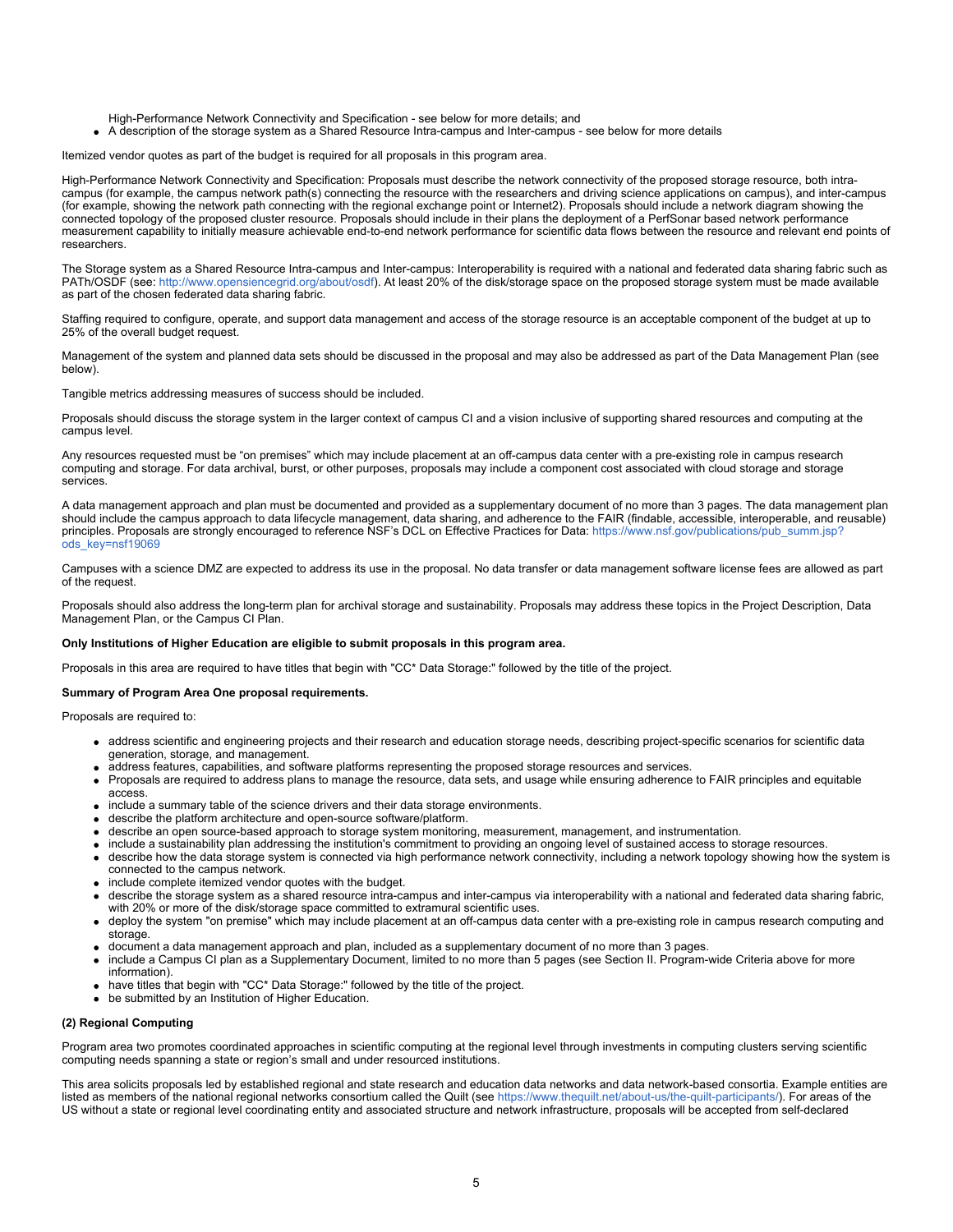leadership universities. An institution may also lead a proposal in regions with an established Regional Optical Network (RON) with documented coordination with the RON.

It is expected that multi campus-wide computing needs are addressed in the proposal; a proposal focusing on a single campus, a single science domain or a single project use will not be considered for funding.

All proposals submitted to this area must address:

- Scientific and engineering projects and their research and education computing needs, describing project-specific scenarios for scientific computing tied to the proposed computing resources;
- Features, capabilities, and software platforms representing the proposed computing resources; and
- Scientific computing codes expected to run on the resources.

All proposals should consider expected outcomes and explain the compelling need for proposed computing resource in the context of the current state of available computing resources and the expected enabling benefits of the proposed resources to the identified science drivers and applications.

The proposal may request funding for the acquisition of a shared, high-performance network-connected compute resource available to scientific computing users across a defined set of campuses. Storage is one component of an integrated compute cluster - A storage component is allowed for up to 25% of the overall budget request. Staffing required to configure and operate the shared resource is an acceptable component of the budget for up to 25% of the overall budget request. The proposal is expected to document long term commitment to operations and maintenance (O&M) past the lifetime of the award - or describe the strategy for sustaining availability of the resource. Costs associated with software license fees are not allowed.

Proposals must include in the Project Description:

- A summary table of the science drivers and their computing environments—these requirements should be specified in clear terms reflecting a specific understanding of the required computing resources and environment, for example, CPU/GPU type, compute job profile parameter ranges, core count ranges per job, times to completion or as part of a composition or scientific workflow profile;
- The platform architecture specifying cluster components, including compute node type and count, per-node memory, interconnect fabric, storage, and open-source software/platform;
- An open source-based approach to cluster monitoring, measurement, management, and instrumentation;
- A sustainability plan addressing the institution's commitment to providing an ongoing level of sustained access to computational resources;
- A High-Performance Network Connectivity and Specification—see below for more details; and
- A description of the cluster as an Inter-campus see below for more details.

Proposals are encouraged to consider open-source virtualization technologies.

Inclusion of itemized vendor quotes accompanying the budget is required for all proposals in this program area.

High-Performance Network Connectivity and Specification: Proposals must describe the network connectivity of the proposed computing resource, and how it is connected to users across multiple campuses. Proposals should include a network diagram showing the connected topology of the proposed cluster resource. Proposals should include in their plans the deployment of a PerfSonar based network performance measurement capability to initially measure achievable endto-end network performance for scientific data flows between the resource and relevant end points of researchers.

The Cluster as a Shared Resource Inter-campus: Proposals should describe (1) their approach to sharing the proposed computing resource across the science drivers and researchers across the identified institutions; (2) how the resource will be accessed by research groups across multiple institutions; and (3) how the resource is coordinated with other external resources allowing the institutions' researchers to seamlessly access computing resources at other sites and campuses, regional and national computing resources, and/or production cloud resources, if appropriate.

Proposals are required to commit to a minimum of 20% shared time on the cluster and describe their approach to making the cluster available as a shared resource external to the state/region and the set of institutions being primarily served. Proposals are strongly encouraged to address this requirement by joining the Partnerships to Advance Throughput Computing (PATh) campus federation ([https://opensciencegrid.org/campus-cyberinfrastructure.html](https://www.nsf.gov/cgi-bin/goodbye?https://opensciencegrid.org/campus-cyberinfrastructure.html)) and adopting an appropriate subset of PATh services to make the cluster available to researchers on a national scale.

NSF expects to make awards in 2022 under the Advanced Cyberinfrastructure Coordination Ecosystem: Services & Support (ACCESS) solicitation [\(https://www.nsf.gov/publications/pub\\_summ.jsp?ods\\_key=nsf21555](https://www.nsf.gov/publications/pub_summ.jsp?ods_key=nsf21555)). Awards in this program area are expected to work cooperatively with ACCESS award activities and services arising from these awards. Specifically, award terms and conditions for awards in this area will include adoption and use of ACCESS services through Track 4 of the ACCESS program: Monitoring and Measurement Services, toward improved visibility and understanding of shared scientific computing usage and needs at a national scale.

Tangible metrics addressing measures of success should be included.

Additional proposal preparation guidance for this area can be found in Section V.A. Proposal Preparation Instructions.

Institutions of Higher Education and Non-profit, Non-academic Organizations are eligible to submit proposals in this program area.

Proposals in this area are required to have titles that begin with "CC\* Regional Computing:" followed by the title of the project.

### **Summary of Program Area two proposal requirements:**

Proposals are required to:

- address scientific and engineering projects and their research and education computing needs, describing project-specific scenarios for scientific computing tied to the proposed computing resources.
- address features, capabilities, and software platforms representing the proposed computing resources.
- address scientific computing codes expected to run on the resources.
- include a summary table of the science drivers and their computing environments. These requirements should be specified in clear terms reflecting a specific understanding of the required computing resources and environment (for example, CPU/GPU type, compute job profile parameter ranges, core count ranges per job, times to completion), or as part of a composition or scientific workflow profile.
- describe the platform architecture specifying cluster components, including compute node type and count, per-node memory, interconnect fabric,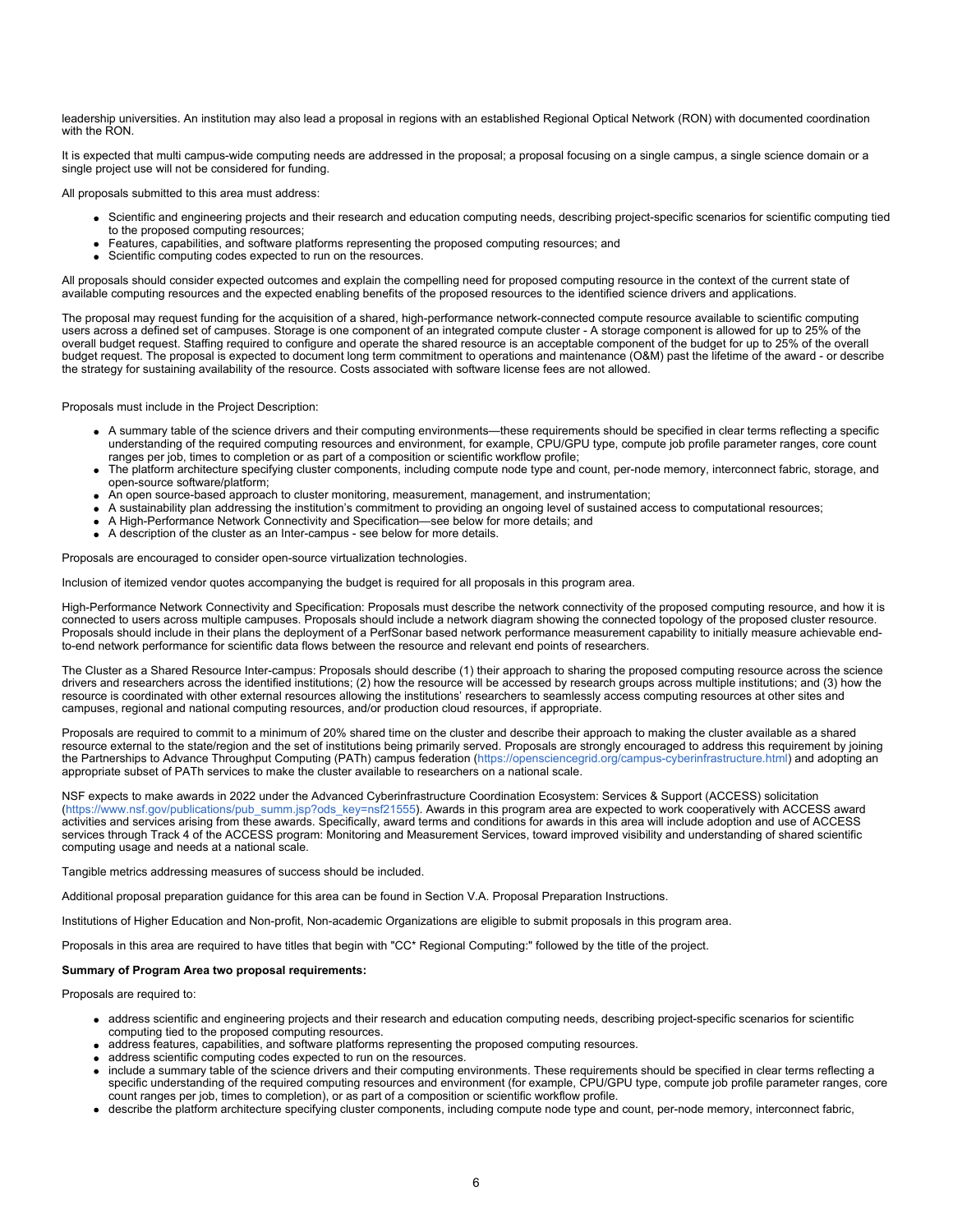storage, and open-source software/platform.

- describe an open source-based approach to cluster monitoring, measurement, management, and instrumentation.
- describe a sustainability plan addressing the institution's commitment to providing an ongoing level of sustained access to computational resources.
- describe how the cluster is connected via high-performance network connectivity, including a network topology showing how the cluster is connected to the campus network.
- provide a description of the cluster as a shared resource intra-campus and inter-campus, with 20% or more of the cycles committed to extramural scientific uses.
- include complete itemized vendor quotes with the budget.
- include a Campus CI plan as a Supplementary Document, limited to no more than 5 pages (see Section II. Program-wide Criteria above for more information).
- be submitted by Institutions of Higher Education or Non-profit, Non-academic Organizations.
- have titles that begin with "CC\* Regional Computing:" followed by the title of the project.

### <span id="page-6-0"></span>**III. AWARD INFORMATION**

Approximately \$10 million-\$15 million will be made available in FY 2022 to support 15-23 awards, subject to the availability of funds.

### <span id="page-6-1"></span>**IV. ELIGIBILITY INFORMATION**

#### **Who May Submit Proposals:**

Proposals may only be submitted by the following:

- Institutions of Higher Education (IHEs) Two- and four-year IHEs (including community colleges) accredited in, and having a campus located in the US, acting on behalf of their faculty members. Special Instructions for International Branch Campuses of US IHEs: If the proposal includes funding to be provided to an international branch campus of a US institution of higher education (including through use of subawards and consultant arrangements), the proposer must explain the benefit(s) to the project of performance at the international branch campus, and justify why the project activities cannot be performed at the US campus.
- Non-profit, non-academic organizations: Independent museums, observatories, research labs, professional societies and similar organizations in the U.S. associated with educational or research activities.

#### **Who May Serve as PI:**

There are no restrictions or limits.

**Limit on Number of Proposals per Organization:**

There are no restrictions or limits.

**Limit on Number of Proposals per PI or co-PI:**

There are no restrictions or limits.

#### **Additional Eligibility Info:**

Institutions of Higher Education may submit proposals to any of the requested areas.

Non-profit, Non-academic Organizations may submit to program area two Regional Computing only.

Collaborative proposals submitted as simultaneous submission of proposals from different organizations, with each organization requesting a separate award are not allowed. Collaborative proposals submitted as a single proposal, in which a single award is being requested (with subawards administered by the lead organization) are allowed.

### <span id="page-6-2"></span>**V. PROPOSAL PREPARATION AND SUBMISSION INSTRUCTIONS**

### **A. Proposal Preparation Instructions**

**Full Proposal Preparation Instructions**: Proposers may opt to submit proposals in response to this Program Solicitation via Research.gov or Grants.gov.

- Full Proposals submitted via Research.gov: Proposals submitted in response to this program solicitation should be prepared and submitted in accordance with the general guidelines contained in the *NSF Proposal and Award Policies and Procedures Guide* (PAPPG). The complete text of the PAPPG is available electronically on the NSF website at: [https://www.nsf.gov/publications/pub\\_summ.jsp?ods\\_key=pappg](https://www.nsf.gov/publications/pub_summ.jsp?ods_key=pappg). Paper copies of the PAPPG may be obtained from the NSF Publications Clearinghouse, telephone (703) 292-8134 or by e-mail from [nsfpubs@nsf.gov.](mailto:nsfpubs@nsf.gov) The Prepare New Proposal setup will prompt you for the program solicitation number.
- Full proposals submitted via Grants.gov: Proposals submitted in response to this program solicitation via Grants.gov should be prepared and submitted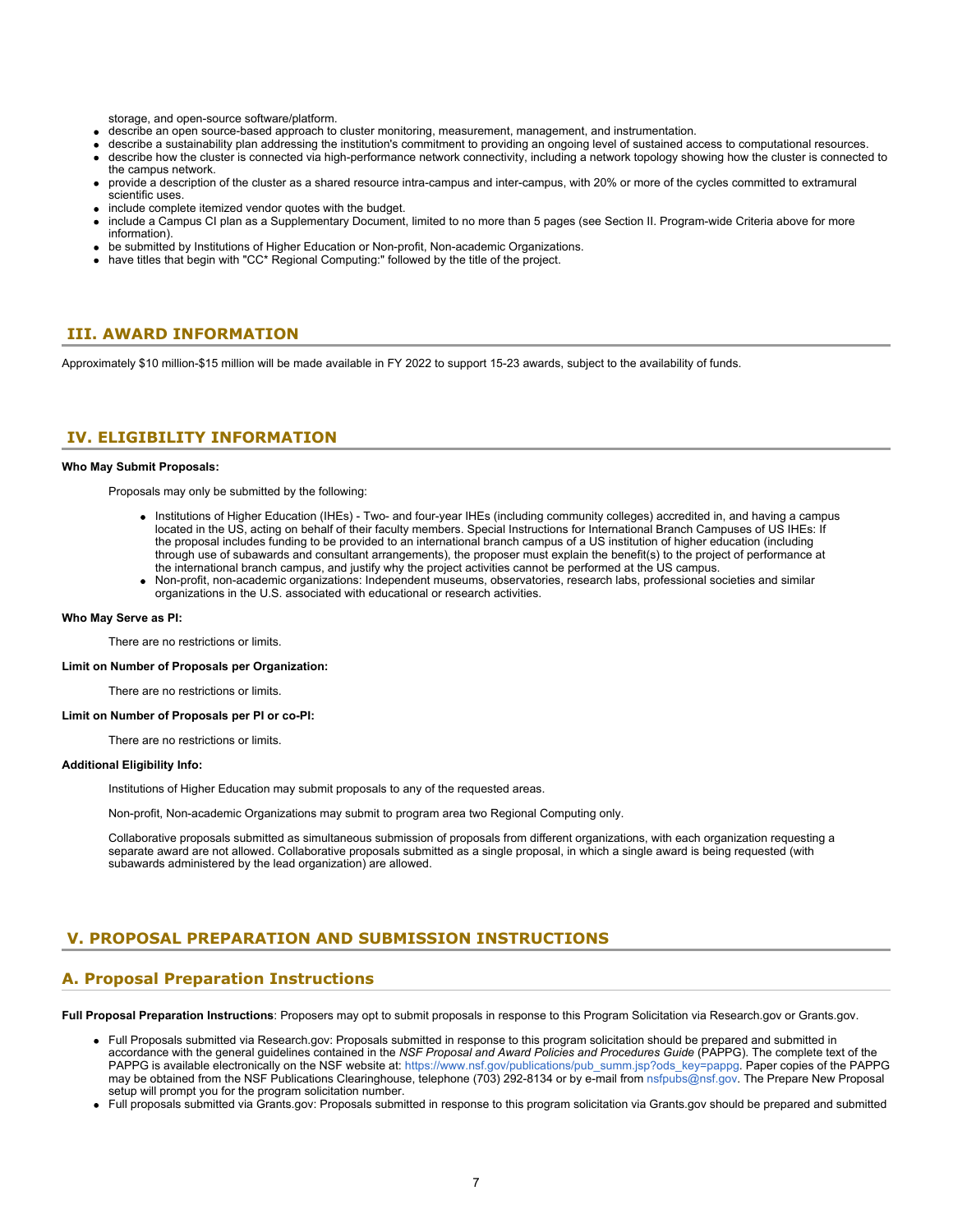in accordance with the *NSF Grants.gov Application Guide: A Guide for the Preparation and Submission of NSF Applications via Grants.gov*. The complete text of the *NSF Grants.gov Application Guide* is available on the Grants.gov website and on the NSF website at: [\(https://www.nsf.gov/publications/pub\\_summ.jsp?ods\\_key=grantsgovguide](https://www.nsf.gov/publications/pub_summ.jsp?ods_key=grantsgovguide)). To obtain copies of the Application Guide and Application Forms Package, click on the Apply tab on the Grants.gov site, then click on the Apply Step 1: Download a Grant Application Package and Application Instructions link and enter the funding opportunity number, (the program solicitation number without the NSF prefix) and press the Download Package button. Paper copies of the Grants.gov Application Guide also may be obtained from the NSF Publications Clearinghouse, telephone (703) 292-8134 or by e-mail from [nsfpubs@nsf.gov](mailto:nsfpubs@nsf.gov).

See PAPPG Chapter II.C.2 for guidance on the required sections of a full research proposal submitted to NSF. Please note that the proposal preparation instructions provided in this program solicitation may deviate from the PAPPG instructions.

Proposals are encouraged to review the NSF/CISE Data Management Guidance for CISE Proposals and Awards available at [https://www.nsf.gov/cise/cise\\_dmp.jsp](https://www.nsf.gov/cise/cise_dmp.jsp)

#### **For program area one Data Storage proposals:**

Proposals in this area require titles that begin with "CC\* Data Storage:" followed by the title of project.

Refer to Section II. Program Description, for additional information about requirements for CC\* proposals. In particular, a Campus CI plan must be included, with a limit of up to 5 pages, as a Supplementary Document.

#### **For program area two Regional Computing proposals:**

Proposals in this area require titles that begin with "CC\* Regional Computing:" followed by the title of project.

Refer to Section II. Program Description, for additional information about requirements for CC\* proposals. In particular, a Campus CI plan must be included, with a limit of up to 5 pages, as a Supplementary Document.

If appropriate, proposals in this area are allowed to have their Campus CI plan represent a multi institutional or regional CI plan, as opposed to a single campus. These plans have an opportunity to convey a future vision of intercampus cyberinfrastructure in support of distributed scientific research and education.

### <span id="page-7-0"></span>**B. Budgetary Information**

#### **Cost Sharing:**

Inclusion of voluntary committed cost sharing is prohibited.

### **Budget Preparation Instructions:**

Budgets should include travel funds for the project principal investigators and other team members as appropriate from all collaborating institutions to attend annual Principal Investigators' meetings.

### <span id="page-7-1"></span>**C. Due Dates**

**Full Proposal Deadline(s)** (due by 5 p.m. submitter's local time):

June 27, 2022

### <span id="page-7-2"></span>**D. Research.gov/Grants.gov Requirements**

#### **For Proposals Submitted Via Research.gov:**

To prepare and submit a proposal via Research.gov, see detailed technical instructions available at: [https://www.research.gov/research](https://www.research.gov/research-portal/appmanager/base/desktop?_nfpb=true&_pageLabel=research_node_display&_nodePath=/researchGov/Service/Desktop/ProposalPreparationandSubmission.html)[portal/appmanager/base/desktop?](https://www.research.gov/research-portal/appmanager/base/desktop?_nfpb=true&_pageLabel=research_node_display&_nodePath=/researchGov/Service/Desktop/ProposalPreparationandSubmission.html)

[\\_nfpb=true&\\_pageLabel=research\\_node\\_display&\\_nodePath=/researchGov/Service/Desktop/ProposalPreparationandSubmission.html](https://www.research.gov/research-portal/appmanager/base/desktop?_nfpb=true&_pageLabel=research_node_display&_nodePath=/researchGov/Service/Desktop/ProposalPreparationandSubmission.html). For Research.gov user support, call the Research.gov Help Desk at 1-800-673-6188 or e-mail [rgov@nsf.gov](mailto:rgov@nsf.gov). The Research.gov Help Desk answers general technical questions related to the use of the Research.gov system. Specific questions related to this program solicitation should be referred to the NSF program staff contact(s) listed in Section VIII of this funding opportunity.

### **For Proposals Submitted Via Grants.gov:**

Before using Grants.gov for the first time, each organization must register to create an institutional profile. Once registered, the applicant's organization can then apply for any federal grant on the Grants.gov website. Comprehensive information about using Grants.gov is available on the Grants.gov Applicant Resources webpage:<https://www.grants.gov/web/grants/applicants.html>. In addition, the NSF Grants.gov Application Guide (see link in Section V.A) provides instructions regarding the technical preparation of proposals via Grants.gov. For Grants.gov user support, contact the Grants.gov Contact Center at 1-800-518-4726 or by email: [support@grants.gov](mailto:support@grants.gov). The Grants.gov Contact Center answers general technical questions related to the use of Grants.gov. Specific questions related to this program solicitation should be referred to the NSF program staff contact(s) listed in Section VIII of this solicitation.

*Submitting the Proposal:* Once all documents have been completed, the Authorized Organizational Representative (AOR) must submit the application to Grants.gov and verify the desired funding opportunity and agency to which the application is submitted. The AOR must then sign and submit the application to Grants.gov. The completed application will be transferred to the NSF FastLane system for further processing.

Proposers that submitted via Research.gov may use Research.gov to verify the status of their submission to NSF. For proposers that submitted via Grants.gov,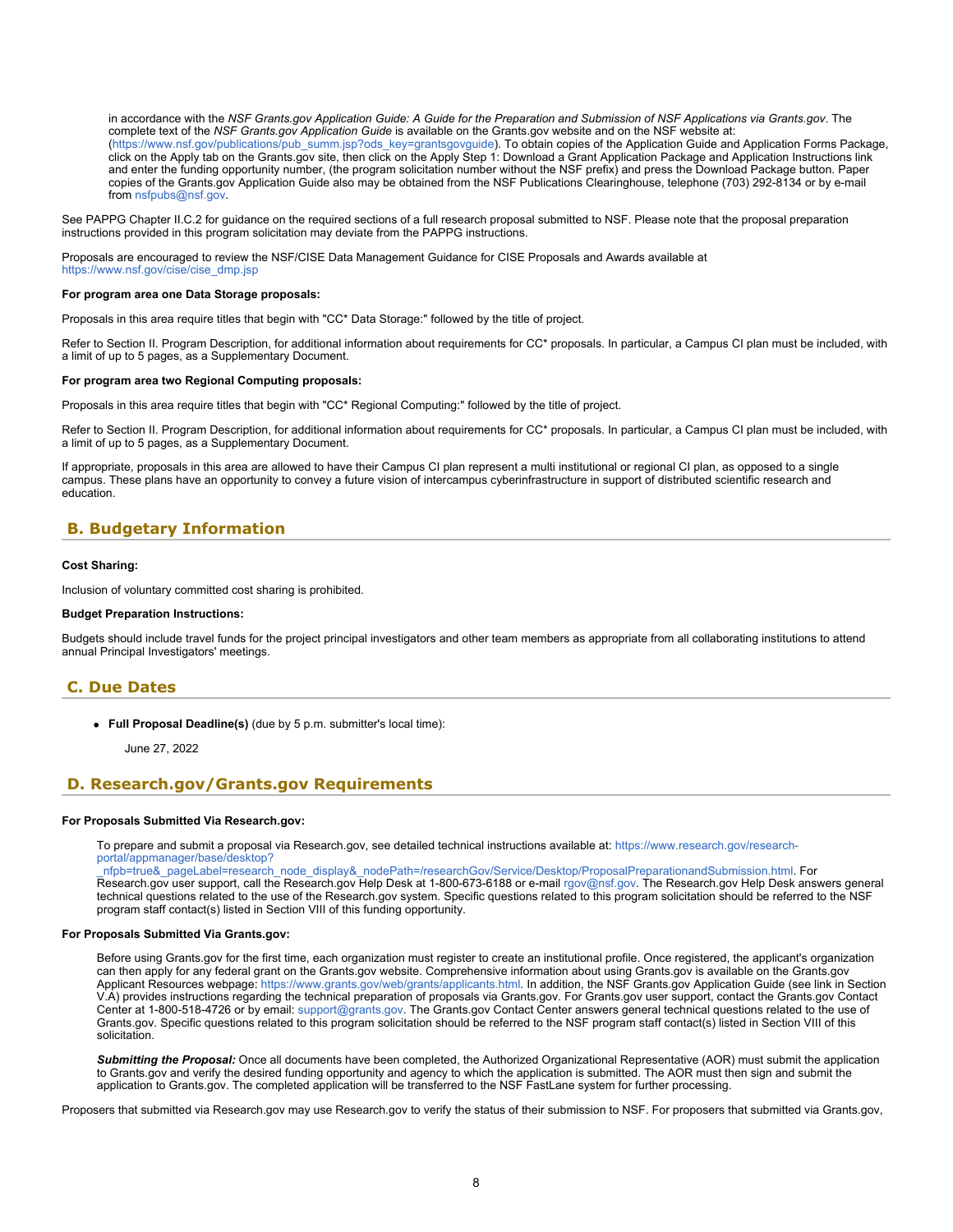until an application has been received and validated by NSF, the Authorized Organizational Representative may check the status of an application on Grants.gov. After proposers have received an e-mail notification from NSF, Research.gov should be used to check the status of an application.

### <span id="page-8-0"></span>**VI. NSF PROPOSAL PROCESSING AND REVIEW PROCEDURES**

Proposals received by NSF are assigned to the appropriate NSF program for acknowledgement and, if they meet NSF requirements, for review. All proposals are carefully reviewed by a scientist, engineer, or educator serving as an NSF Program Officer, and usually by three to ten other persons outside NSF either as *ad hoc* reviewers, panelists, or both, who are experts in the particular fields represented by the proposal. These reviewers are selected by Program Officers charged with oversight of the review process. Proposers are invited to suggest names of persons they believe are especially well qualified to review the proposal and/or persons they would prefer not review the proposal. These suggestions may serve as one source in the reviewer selection process at the Program Officer's discretion. Submission of such names, however, is optional. Care is taken to ensure that reviewers have no conflicts of interest with the proposal. In addition, Program Officers may obtain comments from site visits before recommending final action on proposals. Senior NSF staff further review recommendations for awards. A flowchart that depicts the entire NSF proposal and award process (and associated timeline) is included in PAPPG Exhibit III-1.

A comprehensive description of the Foundation's merit review process is available on the NSF website at: [https://www.nsf.gov/bfa/dias/policy/merit\\_review/](https://www.nsf.gov/bfa/dias/policy/merit_review/).

Proposers should also be aware of core strategies that are essential to the fulfillment of NSF's mission, as articulated in

*[https://www.nsf.gov/publications/pub\\_summ.jsp?ods\\_key=nsf22068](https://www.nsf.gov/publications/pub_summ.jsp?ods_key=nsf22068) Leading the World in Discovery and Innovation, STEM Talent Development and the Delivery of Benefits from Research - NSF Strategic Plan for Fiscal Years (FY) 2022 - 2026* . These strategies are integrated in the program planning and implementation process, of which proposal review is one part. NSF's mission is particularly well-implemented through the integration of research and education and broadening participation in NSF programs, projects, and activities.

One of the strategic objectives in support of NSF's mission is to foster integration of research and education through the programs, projects, and activities it supports at academic and research institutions. These institutions must recruit, train, and prepare a diverse STEM workforce to advance the frontiers of science and participate in the U.S. technology-based economy. NSF's contribution to the national innovation ecosystem is to provide cutting-edge research under the guidance of the Nation's most creative scientists and engineers. NSF also supports development of a strong science, technology, engineering, and mathematics (STEM) workforce by investing in building the knowledge that informs improvements in STEM teaching and learning.

NSF's mission calls for the broadening of opportunities and expanding participation of groups, institutions, and geographic regions that are underrepresented in STEM disciplines, which is essential to the health and vitality of science and engineering. NSF is committed to this principle of diversity and deems it central to the programs, projects, and activities it considers and supports.

### <span id="page-8-1"></span>**A. Merit Review Principles and Criteria**

The National Science Foundation strives to invest in a robust and diverse portfolio of projects that creates new knowledge and enables breakthroughs in understanding across all areas of science and engineering research and education. To identify which projects to support, NSF relies on a merit review process that incorporates consideration of both the technical aspects of a proposed project and its potential to contribute more broadly to advancing NSF's mission "to promote the progress of science; to advance the national health, prosperity, and welfare; to secure the national defense; and for other purposes." NSF makes every effort to conduct a fair, competitive, transparent merit review process for the selection of projects.

### **1. Merit Review Principles**

These principles are to be given due diligence by PIs and organizations when preparing proposals and managing projects, by reviewers when reading and evaluating proposals, and by NSF program staff when determining whether or not to recommend proposals for funding and while overseeing awards. Given that NSF is the primary federal agency charged with nurturing and supporting excellence in basic research and education, the following three principles apply:

- All NSF projects should be of the highest quality and have the potential to advance, if not transform, the frontiers of knowledge.
- NSF projects, in the aggregate, should contribute more broadly to achieving societal goals. These "Broader Impacts" may be accomplished through the research itself, through activities that are directly related to specific research projects, or through activities that are supported by, but are complementary to, the project. The project activities may be based on previously established and/or innovative methods and approaches, but in either case must be well justified.
- Meaningful assessment and evaluation of NSF funded projects should be based on appropriate metrics, keeping in mind the likely correlation between the effect of broader impacts and the resources provided to implement projects. If the size of the activity is limited, evaluation of that activity in isolation is not likely to be meaningful. Thus, assessing the effectiveness of these activities may best be done at a higher, more aggregated, level than the individual project.

With respect to the third principle, even if assessment of Broader Impacts outcomes for particular projects is done at an aggregated level, PIs are expected to be accountable for carrying out the activities described in the funded project. Thus, individual projects should include clearly stated goals, specific descriptions of the activities that the PI intends to do, and a plan in place to document the outputs of those activities.

These three merit review principles provide the basis for the merit review criteria, as well as a context within which the users of the criteria can better understand their intent.

### **2. Merit Review Criteria**

All NSF proposals are evaluated through use of the two National Science Board approved merit review criteria. In some instances, however, NSF will employ additional criteria as required to highlight the specific objectives of certain programs and activities.

The two merit review criteria are listed below. **Both** criteria are to be given **full consideration** during the review and decision-making processes; each criterion is necessary but neither, by itself, is sufficient. Therefore, proposers must fully address both criteria. (PAPPG Chapter II.C.2.d(i). contains additional information for use by proposers in development of the Project Description section of the proposal). Reviewers are strongly encouraged to review the criteria, including PAPPG Chapter II.C.2.d(i), prior to the review of a proposal.

When evaluating NSF proposals, reviewers will be asked to consider what the proposers want to do, why they want to do it, how they plan to do it, how they will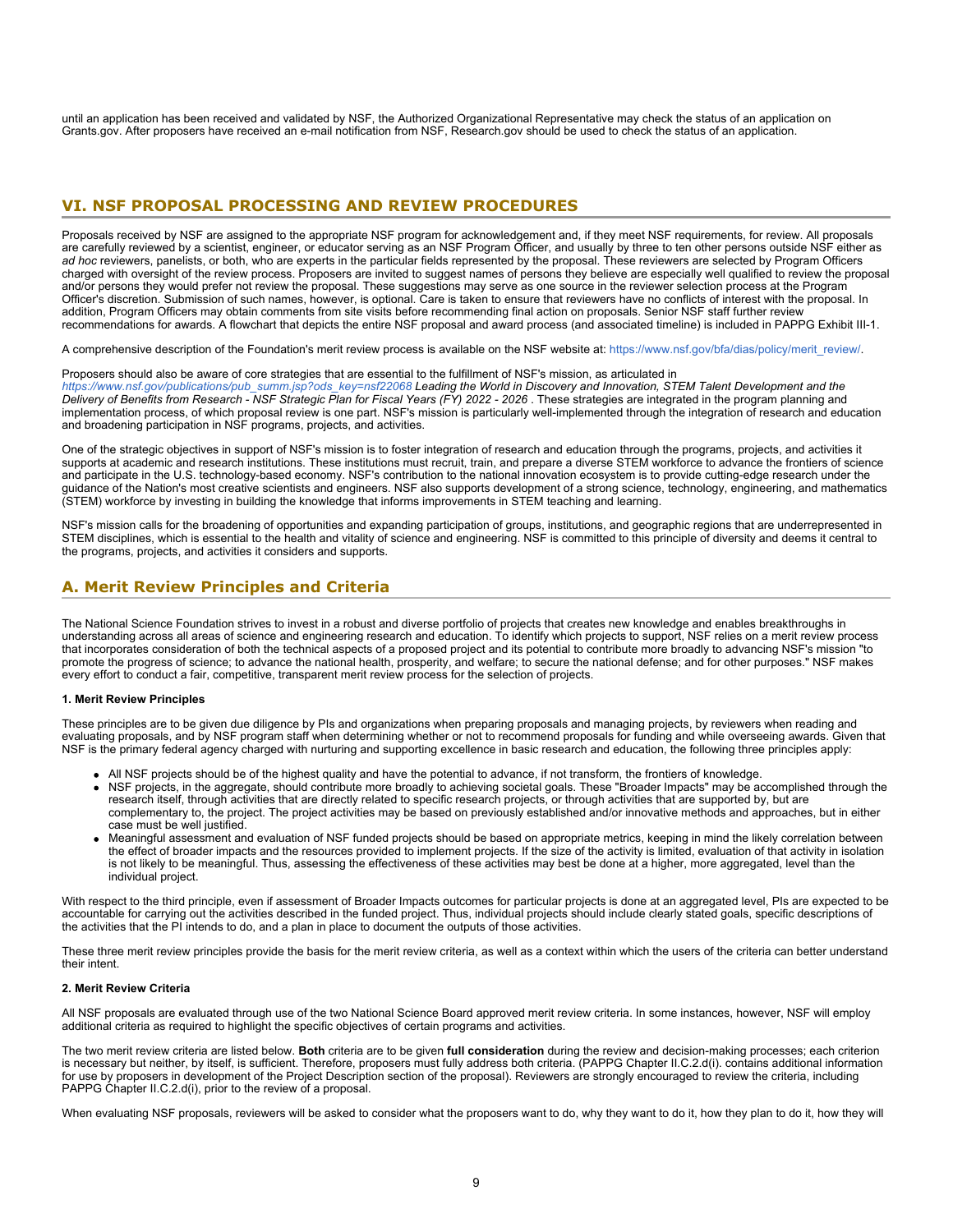know if they succeed, and what benefits could accrue if the project is successful. These issues apply both to the technical aspects of the proposal and the way in which the project may make broader contributions. To that end, reviewers will be asked to evaluate all proposals against two criteria:

- **Intellectual Merit:** The Intellectual Merit criterion encompasses the potential to advance knowledge; and
- **Broader Impacts:** The Broader Impacts criterion encompasses the potential to benefit society and contribute to the achievement of specific, desired societal outcomes.

The following elements should be considered in the review for both criteria:

- 1. What is the potential for the proposed activity to
	- a. Advance knowledge and understanding within its own field or across different fields (Intellectual Merit); and
	- b. Benefit society or advance desired societal outcomes (Broader Impacts)?
- 2. To what extent do the proposed activities suggest and explore creative, original, or potentially transformative concepts?
- 3. Is the plan for carrying out the proposed activities well-reasoned, well-organized, and based on a sound rationale? Does the plan incorporate a mechanism to assess success?
- 4. How well qualified is the individual, team, or organization to conduct the proposed activities?
- 5. Are there adequate resources available to the PI (either at the home organization or through collaborations) to carry out the proposed activities?

Broader impacts may be accomplished through the research itself, through the activities that are directly related to specific research projects, or through activities that are supported by, but are complementary to, the project. NSF values the advancement of scientific knowledge and activities that contribute to achievement of societally relevant outcomes. Such outcomes include, but are not limited to: full participation of women, persons with disabilities, and other underrepresented groups in science, technology, engineering, and mathematics (STEM); improved STEM education and educator development at any level; increased public scientific literacy and public engagement with science and technology; improved well-being of individuals in society; development of a diverse, globally competitive STEM workforce; increased partnerships between academia, industry, and others; improved national security; increased economic competitiveness of the United States; and enhanced infrastructure for research and education.

Proposers are reminded that reviewers will also be asked to review the Data Management Plan and the Postdoctoral Researcher Mentoring Plan, as appropriate.

#### **Additional Solicitation Specific Review Criteria**

#### *All CC\* projects will be reviewed with careful attention to the following:*

- *The extent to which the work provides a needed capability required by science, engineering and education.*
- *The expected impact on the deployed environment described in the proposal, and potential impact across a broader segment of the NSF community. A Project Plan addressing clear goals and milestones resulting in a working system in the target environment.*
- *Tangible metrics to measure the success of the system.*
- *Where applicable, how resource access control, federated identity management, and other cybersecurity related issues and community best practices are addressed.*
- *A Cyberinfrastructure (CI) plan: To what extent is the planned cyberinfrastructure likely to enhance capacity for discovery, innovation, and education in science and engineering? How well does the plan as presented position the proposing institution(s) for future cyberinfrastructure development? How well does the cyberinfrastructure plan support and integrate with the institutions' science and technology plan? Are IPv6 deployment and InCommon Federation addressed? Are the activities described in the proposal consistent with the institution's cyberinfrastructure plan?*

### <span id="page-9-0"></span>**B. Review and Selection Process**

Proposals submitted in response to this program solicitation will be reviewed by Ad hoc Review and/or Panel Review.

Reviewers will be asked to evaluate proposals using two National Science Board approved merit review criteria and, if applicable, additional program specific criteria. A summary rating and accompanying narrative will generally be completed and submitted by each reviewer and/or panel. The Program Officer assigned to manage the proposal's review will consider the advice of reviewers and will formulate a recommendation.

After scientific, technical and programmatic review and consideration of appropriate factors, the NSF Program Officer recommends to the cognizant Division Director whether the proposal should be declined or recommended for award. NSF strives to be able to tell applicants whether their proposals have been declined or recommended for funding within six months. Large or particularly complex proposals or proposals from new awardees may require additional review and processing time. The time interval begins on the deadline or target date, or receipt date, whichever is later. The interval ends when the Division Director acts upon the Program Officer's recommendation.

After programmatic approval has been obtained, the proposals recommended for funding will be forwarded to the Division of Grants and Agreements for review of business, financial, and policy implications. After an administrative review has occurred, Grants and Agreements Officers perform the processing and issuance of a grant or other agreement. Proposers are cautioned that only a Grants and Agreements Officer may make commitments, obligations or awards on behalf of NSF or authorize the expenditure of funds. No commitment on the part of NSF should be inferred from technical or budgetary discussions with a NSF Program Officer. A Principal Investigator or organization that makes financial or personnel commitments in the absence of a grant or cooperative agreement signed by the NSF Grants and Agreements Officer does so at their own risk.

Once an award or declination decision has been made, Principal Investigators are provided feedback about their proposals. In all cases, reviews are treated as confidential documents. Verbatim copies of reviews, excluding the names of the reviewers or any reviewer-identifying information, are sent to the Principal Investigator/Project Director by the Program Officer. In addition, the proposer will receive an explanation of the decision to award or decline funding.

### <span id="page-9-1"></span>**VII. AWARD ADMINISTRATION INFORMATION**

### <span id="page-9-2"></span>**A. Notification of the Award**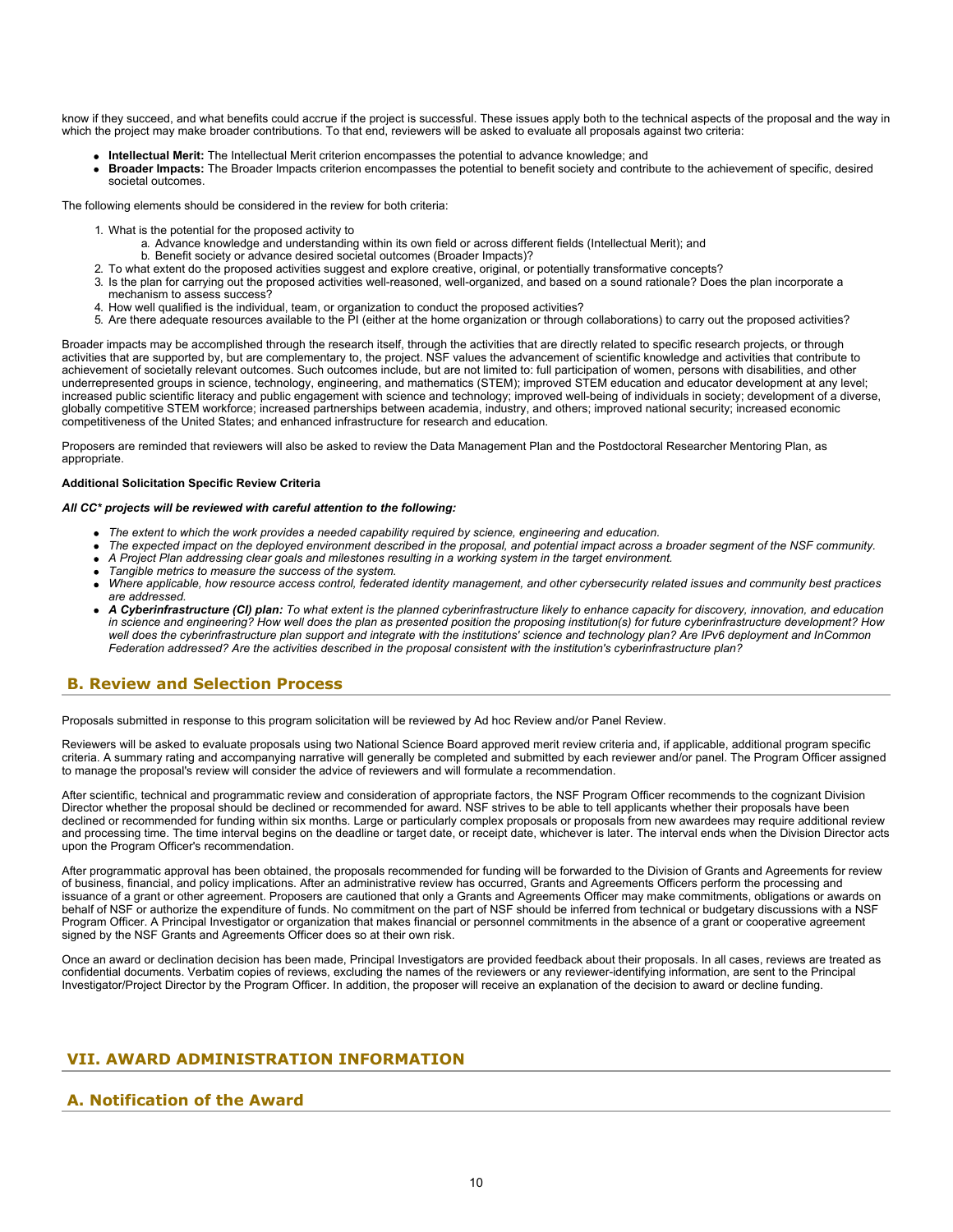Notification of the award is made to *the submitting organization* by a Grants Officer in the Division of Grants and Agreements. Organizations whose proposals are declined will be advised as promptly as possible by the cognizant NSF Program administering the program. Verbatim copies of reviews, not including the identity of the reviewer, will be provided automatically to the Principal Investigator. (See Section VI.B. for additional information on the review process.)

### <span id="page-10-0"></span>**B. Award Conditions**

An NSF award consists of: (1) the award notice, which includes any special provisions applicable to the award and any numbered amendments thereto; (2) the budget, which indicates the amounts, by categories of expense, on which NSF has based its support (or otherwise communicates any specific approvals or disapprovals of proposed expenditures); (3) the proposal referenced in the award notice; (4) the applicable award conditions, such as Grant General Conditions (GC-1)\*; or Research Terms and Conditions\* and (5) any announcement or other NSF issuance that may be incorporated by reference in the award notice. Cooperative agreements also are administered in accordance with NSF Cooperative Agreement Financial and Administrative Terms and Conditions (CA-FATC) and the applicable Programmatic Terms and Conditions. NSF awards are electronically signed by an NSF Grants and Agreements Officer and transmitted electronically to the organization via e-mail.

\*These documents may be accessed electronically on NSF's Website at [https://www.nsf.gov/awards/managing/award\\_conditions.jsp?org=NSF](https://www.nsf.gov/awards/managing/award_conditions.jsp?org=NSF). Paper copies may be obtained from the NSF Publications Clearinghouse, telephone (703) 292-8134 or by e-mail from [nsfpubs@nsf.gov.](mailto:nsfpubs@nsf.gov)

More comprehensive information on NSF Award Conditions and other important information on the administration of NSF awards is contained in the NSF *Proposal & Award Policies & Procedures Guide* (PAPPG) Chapter VII, available electronically on the NSF Website at [https://www.nsf.gov/publications/pub\\_summ.jsp?ods\\_key=pappg.](https://www.nsf.gov/publications/pub_summ.jsp?ods_key=pappg)

### <span id="page-10-1"></span>**C. Reporting Requirements**

For all multi-year grants (including both standard and continuing grants), the Principal Investigator must submit an annual project report to the cognizant Program Officer no later than 90 days prior to the end of the current budget period. (Some programs or awards require submission of more frequent project reports). No later than 120 days following expiration of a grant, the PI also is required to submit a final project report, and a project outcomes report for the general public.

Failure to provide the required annual or final project reports, or the project outcomes report, will delay NSF review and processing of any future funding increments as well as any pending proposals for all identified PIs and co-PIs on a given award. PIs should examine the formats of the required reports in advance to assure availability of required data.

PIs are required to use NSF's electronic project-reporting system, available through Research.gov, for preparation and submission of annual and final project reports. Such reports provide information on accomplishments, project participants (individual and organizational), publications, and other specific products and impacts of the project. Submission of the report via Research.gov constitutes certification by the PI that the contents of the report are accurate and complete. The project outcomes report also must be prepared and submitted using Research.gov. This report serves as a brief summary, prepared specifically for the public, of the nature and outcomes of the project. This report will be posted on the NSF website exactly as it is submitted by the PI.

More comprehensive information on NSF Reporting Requirements and other important information on the administration of NSF awards is contained in the *NSF Proposal & Award Policies & Procedures Guide* (PAPPG) Chapter VII, available electronically on the NSF Website at [https://www.nsf.gov/publications/pub\\_summ.jsp?ods\\_key=pappg.](https://www.nsf.gov/publications/pub_summ.jsp?ods_key=pappg)

### <span id="page-10-2"></span>**VIII. AGENCY CONTACTS**

*Please note that the program contact information is current at the time of publishing. See program website for any updates to the points of contact.*

General inquiries regarding this program should be made to:

Kevin L. Thompson, telephone: (703) 292-4220, email: [kthompso@nsf.gov](mailto:kthompso@nsf.gov)

For questions related to the use of FastLane or Research.gov, contact:

- FastLane and Research.gov Help Desk: 1-800-673-6188
- FastLane Help Desk e-mail: [fastlane@nsf.gov](mailto:fastlane@nsf.gov)
- Research.gov Help Desk e-mail: [rgov@nsf.gov](mailto:rgov@nsf.gov).

For questions relating to Grants.gov contact:

Grants.gov Contact Center: If the Authorized Organizational Representatives (AOR) has not received a confirmation message from Grants.gov within 48 hours of submission of application, please contact via telephone: 1-800-518-4726; e-mail: [support@grants.gov](mailto:support@grants.gov).

### <span id="page-10-3"></span>**IX. OTHER INFORMATION**

The NSF website provides the most comprehensive source of information on NSF Directorates (including contact information), programs and funding opportunities. Use of this website by potential proposers is strongly encouraged. In addition, "NSF Update" is an information-delivery system designed to keep potential proposers and other interested parties apprised of new NSF funding opportunities and publications, important changes in proposal and award policies and procedures, and upcoming NSF [Grants Conferences](https://www.nsf.gov/bfa/dias/policy/outreach.jsp). Subscribers are informed through e-mail or the user's Web browser each time new publications are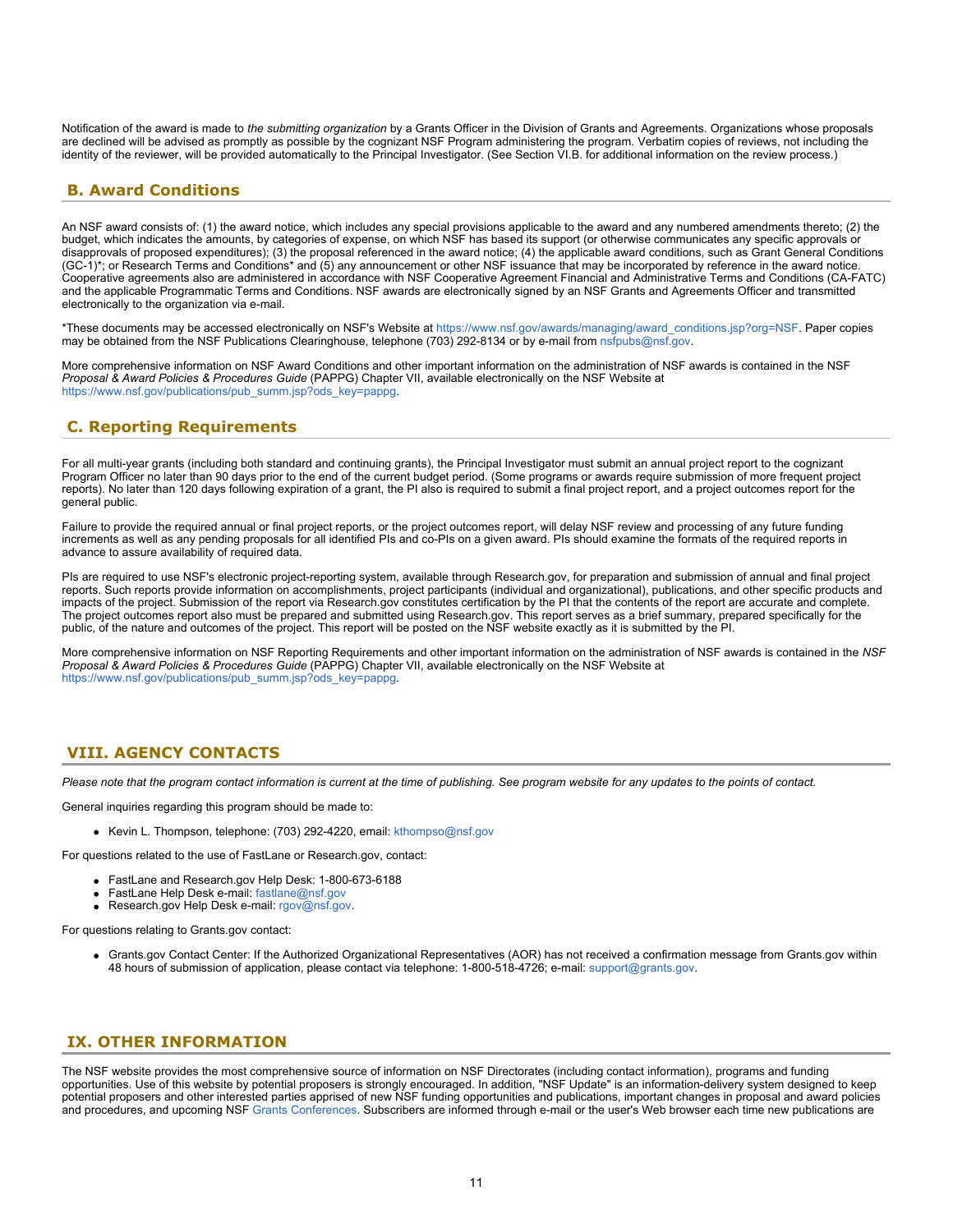issued that match their identified interests. "NSF Update" also is available on [NSF's website](https://www.nsf.gov/cgi-bin/goodbye?https://public.govdelivery.com/accounts/USNSF/subscriber/new?topic_id=USNSF_179).

Grants.gov provides an additional electronic capability to search for Federal government-wide grant opportunities. NSF funding opportunities may be accessed via this mechanism. Further information on Grants.gov may be obtained at [https://www.grants.gov](https://www.grants.gov/).

#### **Related Programs:**

NSF Advisory Committee for Cyberinfrastructure Task Force on Campus Bridging, *Final Report,* March 2011. Available from: [https://www.nsf.gov/cise/oac/taskforces/TaskForceReport\\_CampusBridging.pdf](https://www.nsf.gov/cise/oac/taskforces/TaskForceReport_CampusBridging.pdf)

Reference material on the "Science DMZ" concept is available at: [http://fasterdata.es.net/fasterdata/science-dmz/](https://www.acpt.nsf.gov/cgi-bin/good-bye?http://fasterdata.es.net/fasterdata/science-dmz/)

### **ABOUT THE NATIONAL SCIENCE FOUNDATION**

The National Science Foundation (NSF) is an independent Federal agency created by the National Science Foundation Act of 1950, as amended (42 USC 1861-75). The Act states the purpose of the NSF is "to promote the progress of science; [and] to advance the national health, prosperity, and welfare by supporting research and education in all fields of science and engineering."

NSF funds research and education in most fields of science and engineering. It does this through grants and cooperative agreements to more than 2,000 colleges, universities, K-12 school systems, businesses, informal science organizations and other research organizations throughout the US. The Foundation accounts for about one-fourth of Federal support to academic institutions for basic research.

NSF receives approximately 55,000 proposals each year for research, education and training projects, of which approximately 11,000 are funded. In addition, the Foundation receives several thousand applications for graduate and postdoctoral fellowships. The agency operates no laboratories itself but does support National Research Centers, user facilities, certain oceanographic vessels and Arctic and Antarctic research stations. The Foundation also supports cooperative research between universities and industry, US participation in international scientific and engineering efforts, and educational activities at every academic level.

*Facilitation Awards for Scientists and Engineers with Disabilities* (FASED) provide funding for special assistance or equipment to enable persons with disabilities to work on NSF-supported projects. See the *NSF Proposal & Award Policies & Procedures Guide* Chapter II.E.6 for instructions regarding preparation of these types of proposals.

The National Science Foundation has Telephonic Device for the Deaf (TDD) and Federal Information Relay Service (FIRS) capabilities that enable individuals with hearing impairments to communicate with the Foundation about NSF programs, employment or general information. TDD may be accessed at (703) 292-5090 and (800) 281-8749, FIRS at (800) 877-8339.

The National Science Foundation Information Center may be reached at (703) 292-5111.

The National Science Foundation promotes and advances scientific progress in the United States by competitively awarding grants and cooperative agreements for research and education in the sciences, mathematics, and engineering.

To get the latest information about program deadlines, to download copies of NSF publications, and to access abstracts of awards, visit the NSF Website at [https://www.nsf.gov](https://www.nsf.gov/)

| • Location:                                            | 2415 Eisenhower Avenue, Alexandria, VA 22314 |  |  |  |  |  |
|--------------------------------------------------------|----------------------------------------------|--|--|--|--|--|
| • For General Information<br>(NSF Information Center): | (703) 292-5111                               |  |  |  |  |  |
| • TDD (for the hearing-impaired):                      | (703) 292-5090                               |  |  |  |  |  |
| • To Order Publications or Forms:                      |                                              |  |  |  |  |  |
| Send an e-mail to:                                     | nsfpubs@nsf.gov                              |  |  |  |  |  |
| or telephone:                                          | (703) 292-8143                               |  |  |  |  |  |
| • To Locate NSF Employees:                             | (703) 292-5111                               |  |  |  |  |  |

### **PRIVACY ACT AND PUBLIC BURDEN STATEMENTS**

The information requested on proposal forms and project reports is solicited under the authority of the National Science Foundation Act of 1950, as amended. The information on proposal forms will be used in connection with the selection of qualified proposals; and project reports submitted by awardees will be used for program evaluation and reporting within the Executive Branch and to Congress. The information requested may be disclosed to qualified reviewers and staff assistants as part of the proposal review process; to proposer institutions/grantees to provide or obtain data regarding the proposal review process, award decisions, or the administration of awards; to government contractors, experts, volunteers and researchers and educators as necessary to complete assigned work; to other government agencies or other entities needing information regarding applicants or nominees as part of a joint application review process, or in order to coordinate programs or policy; and to another Federal agency, court, or party in a court or Federal administrative proceeding if the government is a